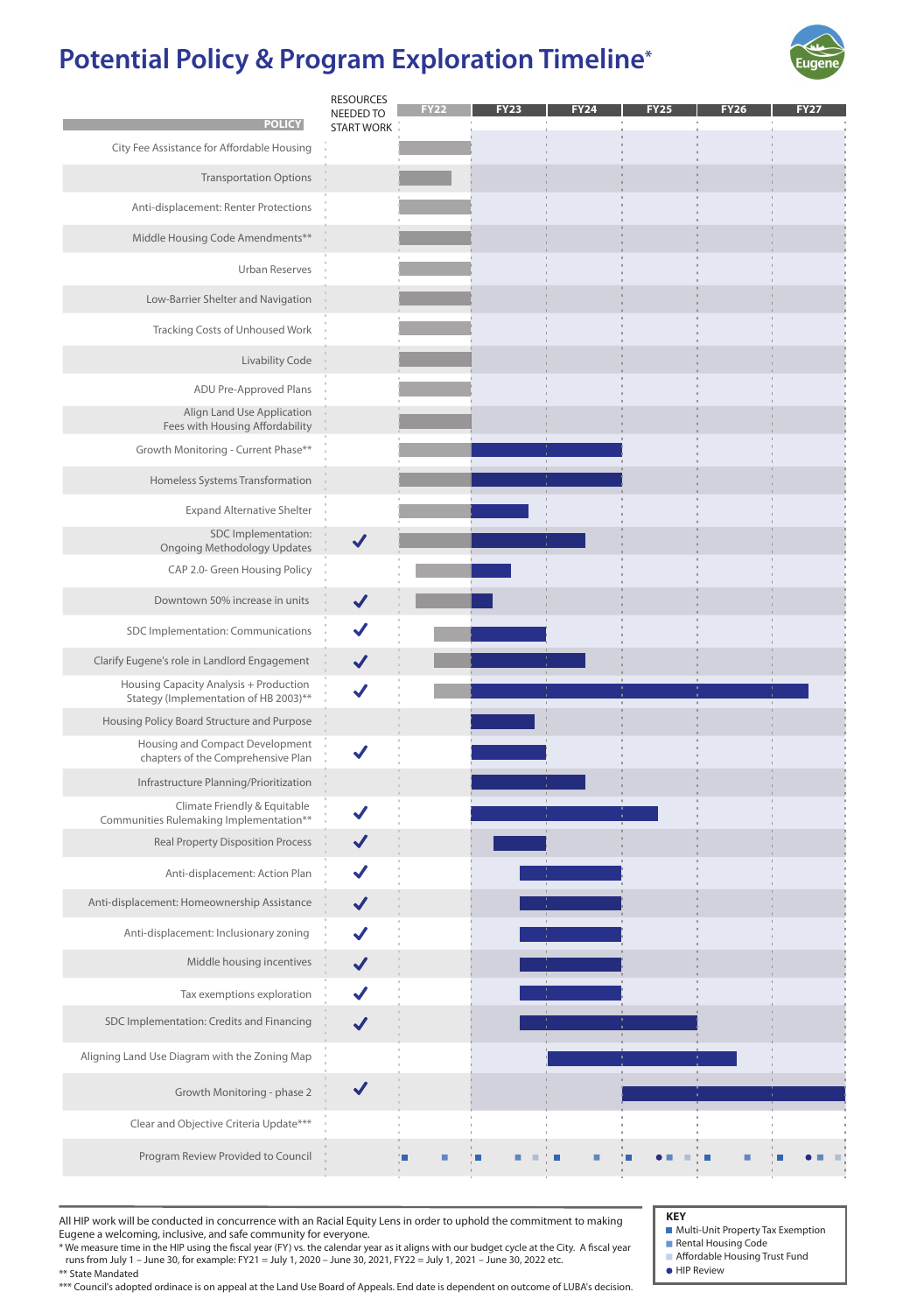To make it easier to follow along, we have broken up the large timeline into smaller timelines based on topic area. The topic areas are

- Anti-Displacement
- Climate Change Actions
- Housing Creation
- Land Use and City Code
- Unhoused Actions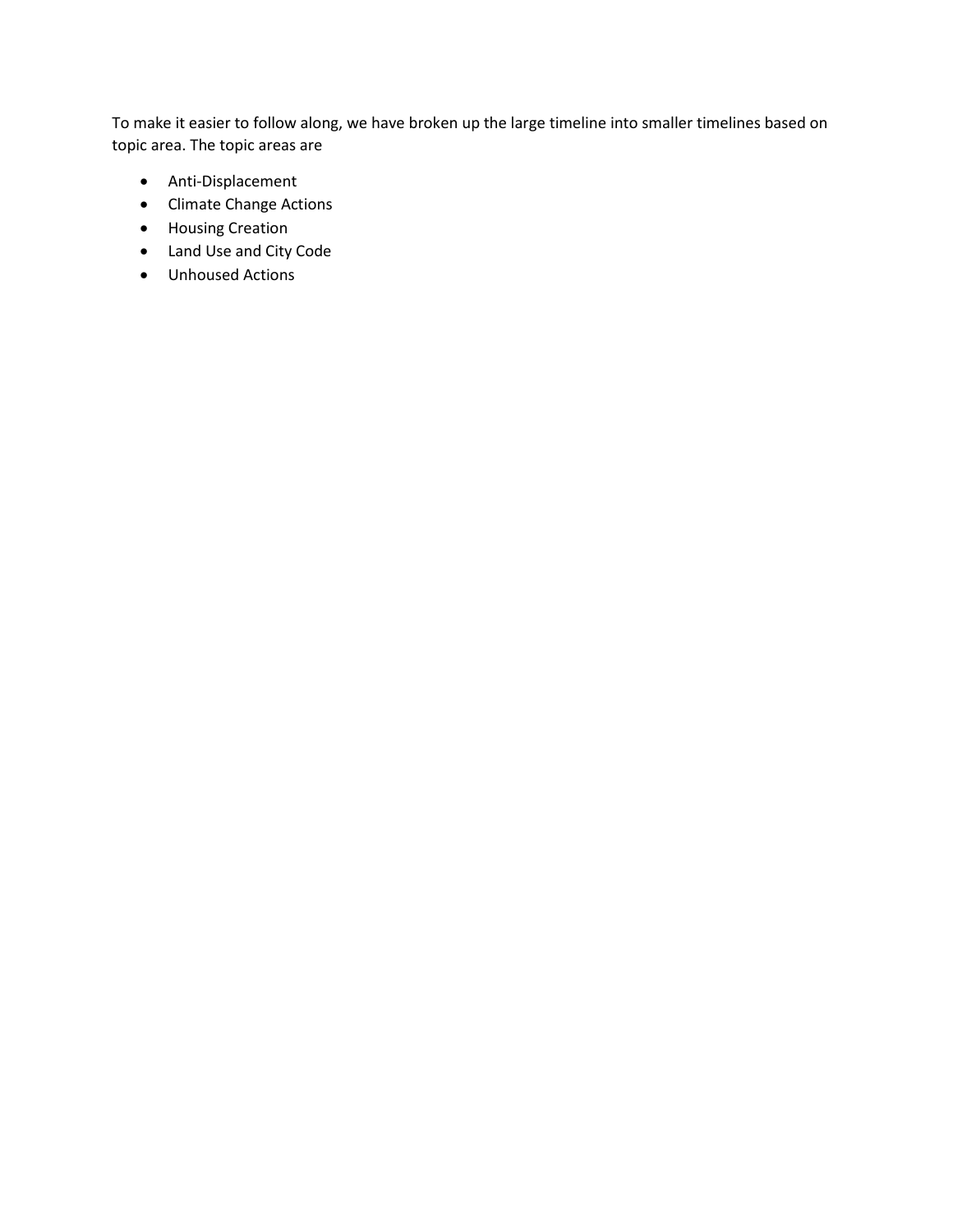# **Potential Policy & Program Exploration Timeline Anti-Displacement Actions**





All HIP work will be conducted in concurrence with an Racial Equity Lens in order to uphold the commitment to making Eugene a welcoming, inclusive, and safe community for everyone.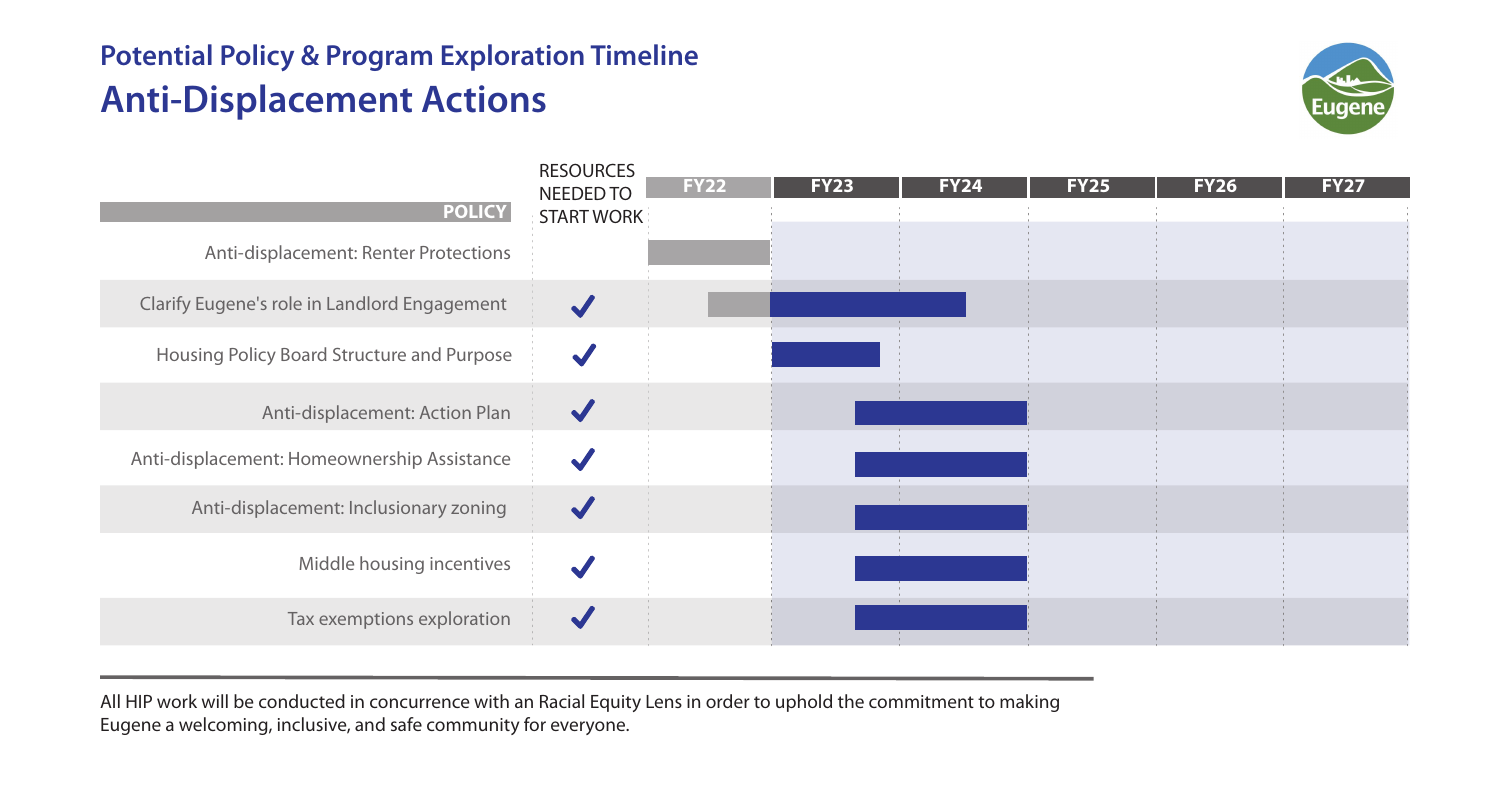# **Potential Policy & Program Exploration Timeline Climate Change Action**





All HIP work will be conducted in concurrence with an Equity Lens in order to uphold the commitment to making Eugene a welcoming, inclusive, and safe community for everyone.

\* State Mandated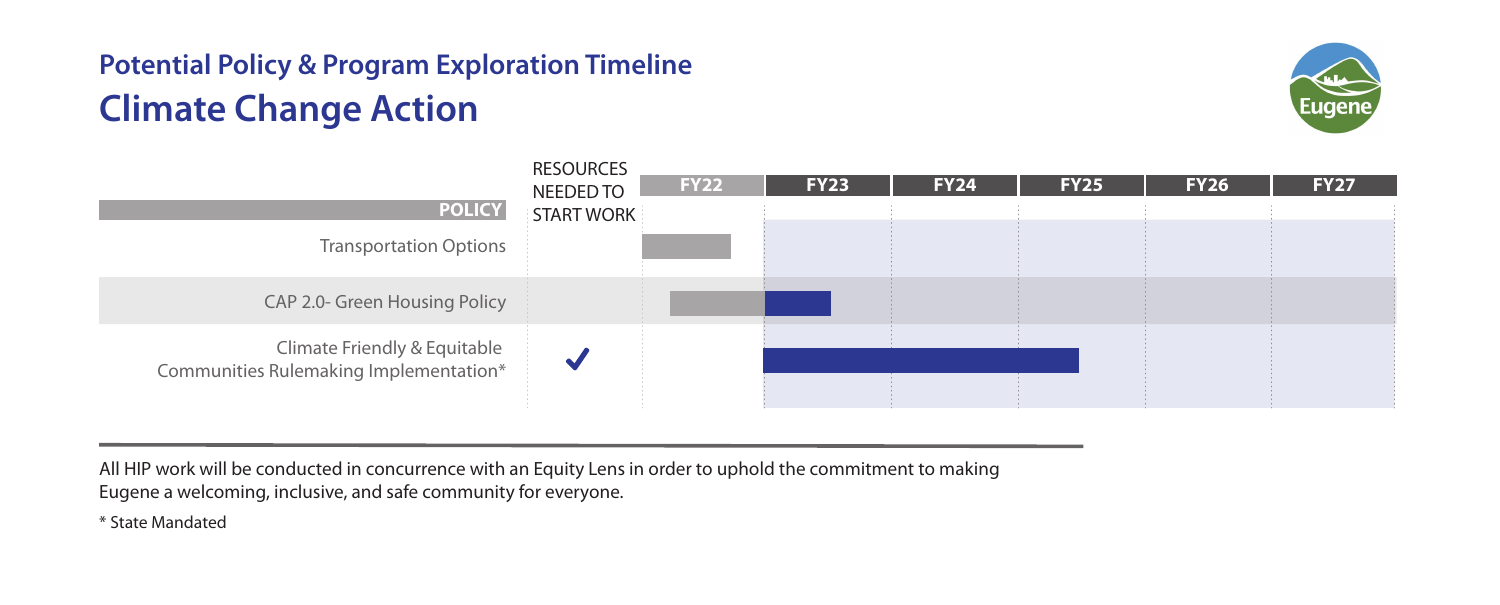### **Potential Policy & Program Exploration Timeline Housing Creation**



| <b>RESOURCES</b><br><b>NEEDED TO</b><br><b>START WORK</b> | <b>FY22</b> | <b>FY23</b> | <b>FY24</b> | <b>FY25</b> | <b>FY26</b> | <b>FY27</b> |
|-----------------------------------------------------------|-------------|-------------|-------------|-------------|-------------|-------------|
|                                                           |             |             |             |             |             |             |
|                                                           |             |             |             |             |             |             |
|                                                           |             |             |             |             |             |             |
|                                                           |             |             |             |             |             |             |
|                                                           |             |             |             |             |             |             |
|                                                           |             |             |             |             |             |             |
|                                                           |             |             |             |             |             |             |
|                                                           |             |             |             |             |             |             |
|                                                           |             |             |             |             |             |             |

All HIP work will be conducted in concurrence with an Equity Lens in order to uphold the commitment to making Eugene a welcoming, inclusive, and safe community for everyone.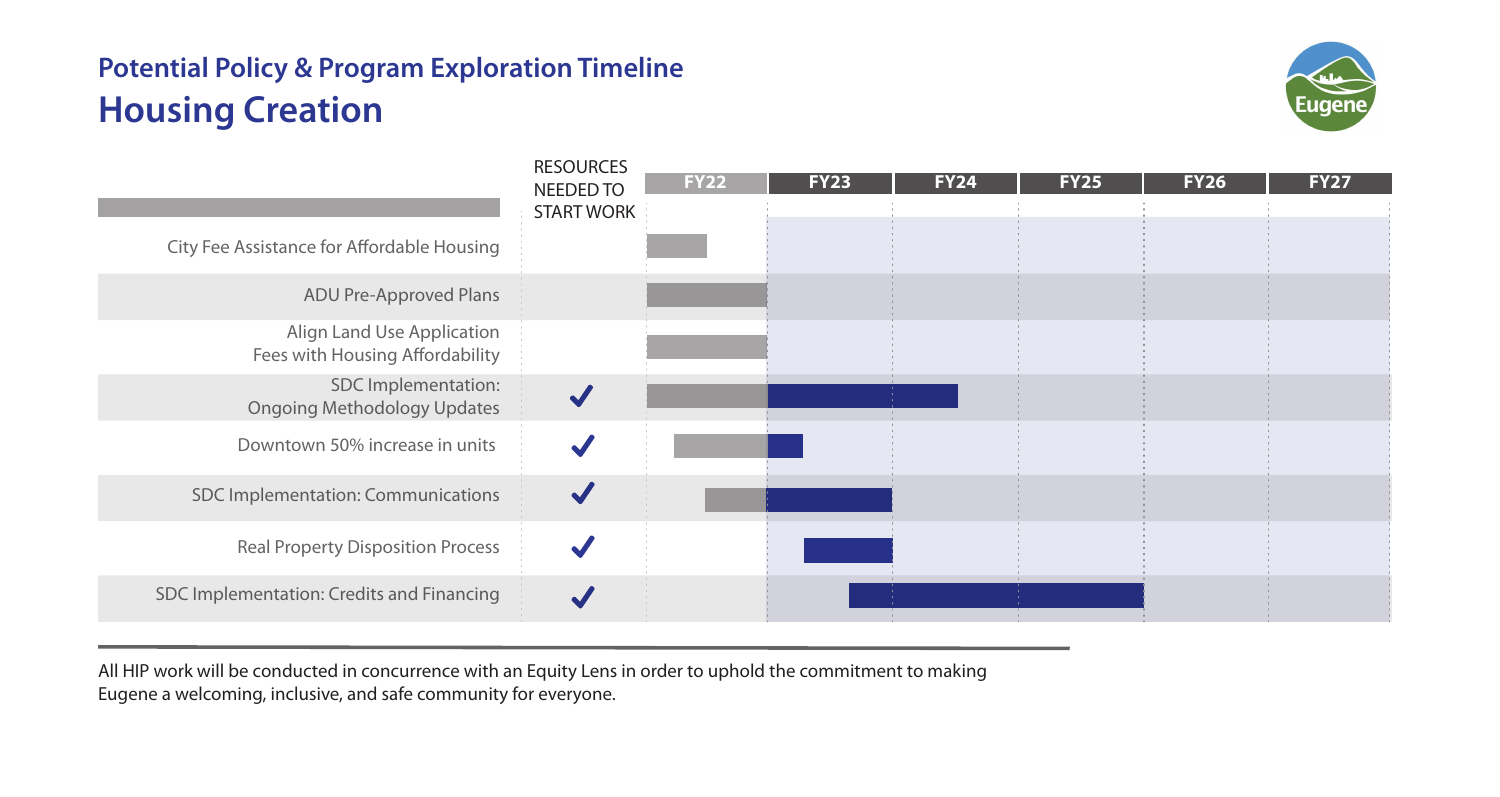# **Potential Policy & Program Exploration Timeline Land Use and City Code**



| <b>POLICY</b>                                                                         | <b>RESOURCES</b><br>NEEDED TO<br><b>START WORK</b> | FY22 | <b>FY23</b> | <b>FY24</b> | <b>FY25</b> | <b>FY26</b> | <b>FY27</b> |
|---------------------------------------------------------------------------------------|----------------------------------------------------|------|-------------|-------------|-------------|-------------|-------------|
| <b>Transportation Options</b>                                                         |                                                    |      |             |             |             |             |             |
| Middle Housing Code Amendments*                                                       |                                                    |      |             |             |             |             |             |
| <b>Urban Reserves</b>                                                                 |                                                    |      |             |             |             |             |             |
| <b>Livability Code</b>                                                                |                                                    |      |             |             |             |             |             |
| Growth Monitoring - Current Phase*                                                    |                                                    |      |             |             |             |             |             |
| <b>Housing Capacity Analysis + Production</b><br>Stategy (Implementation of HB 2003)* |                                                    |      |             |             |             |             |             |
| Housing and Compact Development<br>chapters of the Comprehensive Plan                 |                                                    |      |             |             |             |             |             |
| Climate Friendly & Equitable<br>Communities Rulemaking Implementation*                |                                                    |      |             |             |             |             |             |
| Anti-displacement: Action Plan                                                        |                                                    |      |             |             |             |             |             |
| Aligning Land Use Diagram with the Zoning Map                                         |                                                    |      |             |             |             |             |             |
| Growth Monitoring - phase 2                                                           |                                                    |      |             |             |             |             |             |
| Clear and Objective Criteria Update**                                                 |                                                    |      |             |             |             |             |             |

All HIP work will be conducted in concurrence with an Equity Lens in order to uphold the commitment to making Eugene a welcoming, inclusive, and safe community for everyone.

\* State Mandated

\*\* Council's adopted ordinace is on appeal at the Land Use Board of Appeals. End date is dependent on outcome of LUBA's decision.